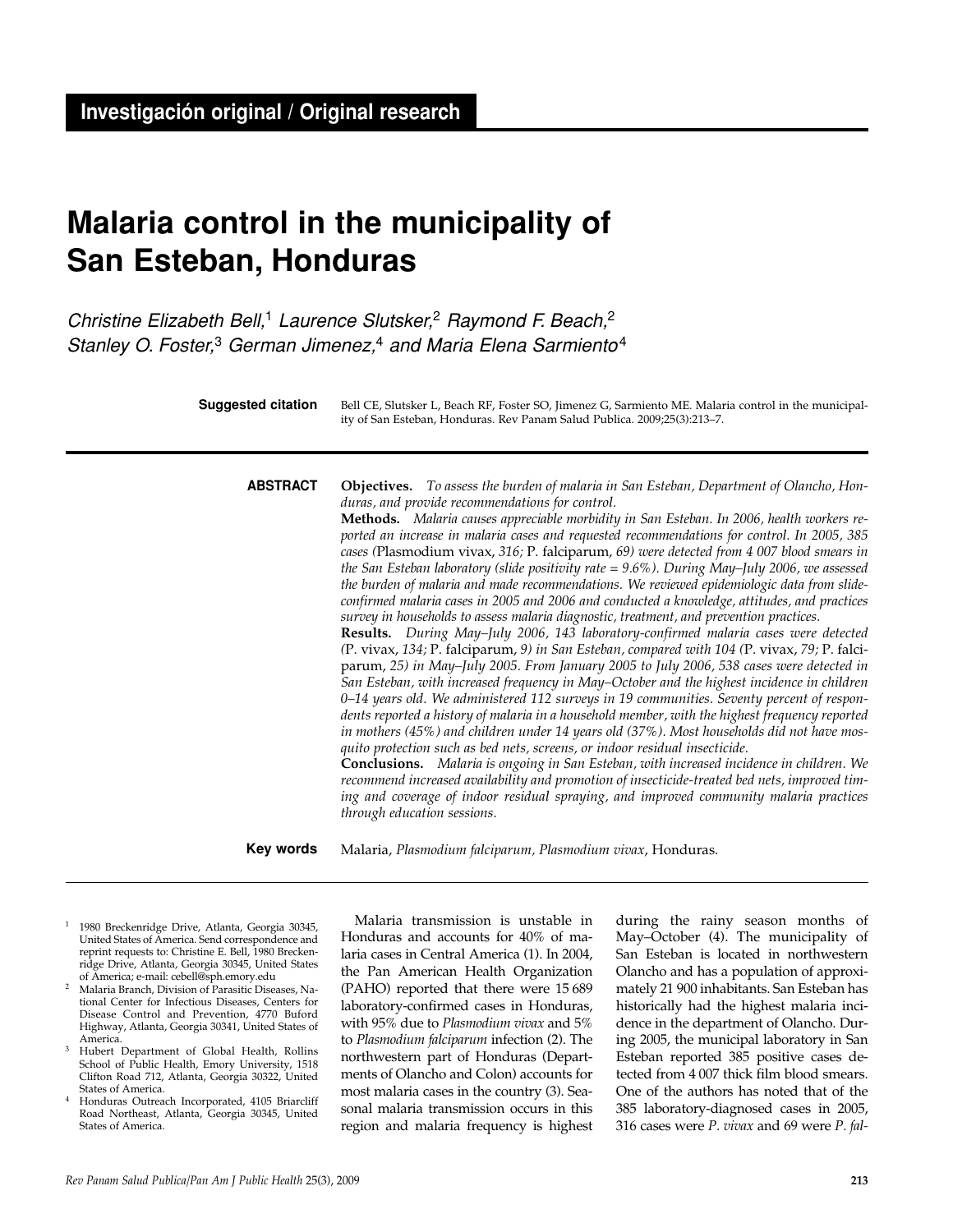*ciparum* (G. Jimenez, March 2006). Malaria cases in San Esteban are recognized through passive case detection by collaborator volunteers (Col-vols) in each community designated for malaria control. The municipal health promoters and Colvols are responsible for taking diagnostic blood smears of community members suspected of being infected with malaria and collaborate with the municipal laboratory in reporting results to patients and administering treatment if indicated.

In spring 2006, health workers from San Esteban reported an increase in (*P. vivax* and *P. falciparum*) malaria cases over recent years and requested public health recommendations for control (5). There was no report of previous malaria investigation in San Esteban and the most recent malaria investigation in Honduras took place in 1997 (6). An investigation was carried out in San Esteban during May–July 2006, which included a review of 2005 and 2006 malaria surveillance data in the San Esteban laboratory and an assessment of malaria-related knowledge, attitudes, and practices (KAP) in the communities through a household survey. The objectives of this investigation were to assess the burden of malaria in San Esteban, to identify areas for improvement in malaria control, and to provide realistic recommendations to the municipality to reduce the impact of malaria.

## **MATERIALS AND METHODS**

## **Malaria surveillance data collection**

The 2005 and 2006 malaria surveillance data from the municipal laboratory in San Esteban were reviewed. Data collected from each laboratory-confirmed case included the week of the confirmed laboratory diagnosis, sex and age of the patient, and species of malaria (*P. vivax*, *P. falciparum*). Data were analyzed to assess weekly incidence, species, and incidence by sex and age group. Age group estimates were based on 2006 population estimates (7). Malaria surveillance data for 2006 were collected through the 28th week of the year, mid-July.

## **KAP survey**

The household KAP survey was constructed based on previous malariarelated KAP studies that had been conducted in Central America and elsewhere (8, 9). Before departure to Honduras, the investigator wrote the survey in English and translated it into Spanish.5 Upon the investigator's arrival, the KAP survey was tested with volunteers in a local clinic. The municipal health promoters in San Esteban reviewed the survey as well and made final revisions before field investigation began. KAP survey interviews were conducted during May to July 2006 in households in 19 San Esteban communities. The investigator traveled to communities while working with the municipal health promoters and conducted a survey with one member of each selected household. Convenience sampling was used to select households, due to lack of transportation and available survey time in the communities. One adult member of each selected household provided the responses. The survey included 64 questions, covering demographics, perceptions, and knowledge of malaria, malaria treatment practices, and prevention practices.

## **Ethical considerations**

KAP surveys were free of personal identifiers so participants were anonymous. All survey participants gave informed verbal consent before administration of each household survey, with the understanding that withdrawal from the survey was possible at any time. Laboratory data were reviewed after identifiers had been removed.

## **RESULTS**

## **Malaria surveillance**

The incidences of *P. vivax* and *P. falciparum* infection in 2005 and 2006 were highest during June, July, and August. Figures 1 and 2 display the number of *P. vivax* and *P. falciparum* malaria cases per week for 2005 and 2006, respectively. The 2005 data show year-round occurrence of *P. vivax* cases and increased frequency of *P. falciparum* cases during the summer weeks (the Honduras rainy season occurs during weeks 15–38, April–October). Figure 2 (2006 malaria surveillance data) shows a similar incidence of *P. vivax* cases compared with the previous year. The peak number of cases during week 28 of 2006 represents a malaria outbreak that took place in the community of El Carbon during the last week of the malaria investigation. The incidence of *P. vivax* and *P. falciparum* cases in 2005 and 2006 demonstrate that transmission of both species of malaria occur year round. Malaria cases occurred in both children and adults. The incidence of malaria cases in children (ages 0–14 years) was 130.3 cases per 1 000 population and for adults (ages 15–64 years) incidence was 79.7 cases per 1 000 population.

## **Household survey results (KAP)**

During May–July 2006, 112 household surveys were conducted in 19 communities in San Esteban. Most household members who participated in the survey were women (87%), were age 30 or older (60%), were married (65%), and had an elementary school level education (75%). Among KAP survey households, the median number of household members was five and the median number of household rooms was two. Almost all survey participants (95.5%, 107 people) were aware of the illness of malaria. Forty-six percent who said they had had malaria reported a combination of two or three malaria symptoms, including fever, headache, sweating, and joint pains. Twenty percent of household members responded that they had only fever, and 8% did not report any malaria symptoms. Most participants interviewed (69.6%) reported at least one case of malaria in their house. Household members with the highest frequency of illness reported were mothers (44.9%) followed by children (37.2%). According to the 78 participants who reported a history of malaria, most (67%) reported waiting 3 or more days before seeking care and treatment.

Several types of health providers were approached for malaria diagnosis and treatment (Figure 3), including the Colvol, municipal community clinics, municipal health promoters, and a local clinic sponsored by a faith-based organization (Honduras Outreach Incorporated) (10). The Col-vol (40.3%) was the most frequently visited health provider for malaria diagnosis and treatment. Twenty-two percent of KAP survey participants reported receiving treatment from their community clinic, and 26% reported going to the local clinic sponsored by a nongovernmental organization. Only 6.5% of household members reported receiving treatment from one of the municipal health promoters and 6.5% reported going to a clinic in another community.

<sup>5</sup> Rafael Flores, professor of global health, Rollins School of Public Health, Emory University, Atlanta, Georgia, United States of America.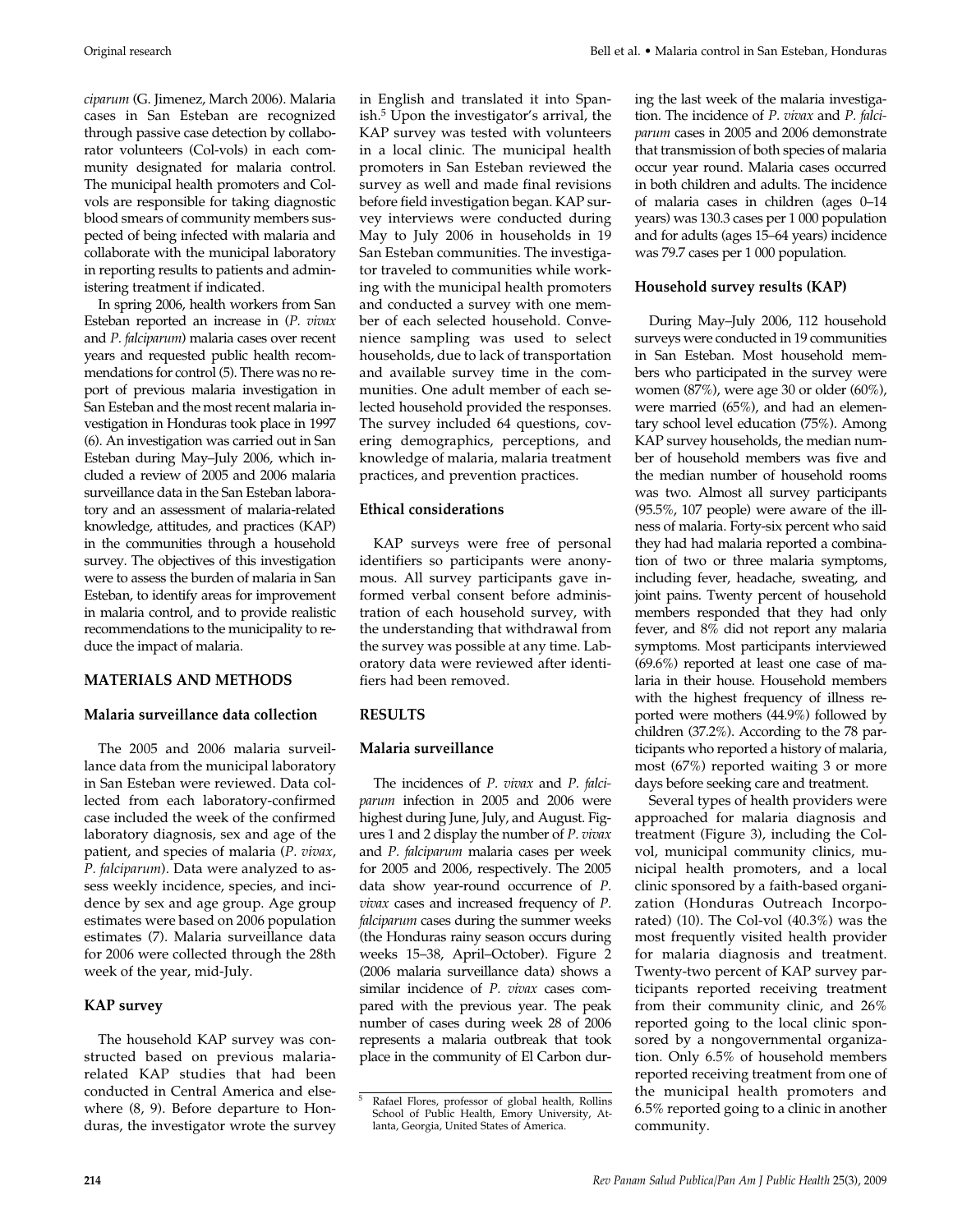#### **FIGURE 1. Malaria cases in San Esteban, Honduras, 2005**



**FIGURE 2. Malaria cases in San Esteban, Honduras, 2006 (weeks 1–28)**



For household practices of malaria therapy (Figure 4), participants reported taking treatment ranging from 0 to 15 days, with the highest frequencies being 5 days (47.1% of KAP survey patients) and 14 days (23.5%). Figure 4 shows the distribution of days of malaria treatment taken by the KAP participants during malaria illness. Before 2006, the recommended treatment regimen in San Esteban for *P. vivax* infection was 5 days of chloroquine and primaquine. The current recommended regimen is 14 days (25 milligrams (mg) of chloroquine base per kilogram (kg) of body weight divided over 3 days, combined with 0.25 mg of primaquine base per kg taken once daily for 14 days) (11).

With regard to household prevention activity, 78% of households that did not report bed net use reported ever having a history of malaria in at least one household member. In contrast, only 51% of households that reported bed net use ever had a history of malaria in a household member. Bed net use was associated with decreased odds of reported malaria (odds

ratio 0.30, 95% confidence interval 0.13– 0.71) (EpiInfo™ version 3.3.2, Centers for Disease Control and Prevention, Atlanta, Georgia, United States of America).

## **DISCUSSION**

This investigation demonstrated that malaria is an ongoing public health issue in the municipality of San Esteban. Malaria cases occur year round in San Esteban, with increased frequency of *P. falciparum* during the May–October (rainy season) and the highest incidence in children 0–14 years old. Most households in these communities did not have access to vector control measures, such as insecticide-treated bed nets, indoor residual treatment, and window or door screens. One of the authors has noted that, in Honduras, bed nets are sold in major cities and towns for 120–150 Honduran lempira (national currency), around 8.00 U.S. dollars, and because of this high cost are not highly accessible to these communities (M. E. Sarmiento, July 7, 2006). Moreover, according to local health promoters, bed nets already treated with insecticide are usually not available and household members must buy and apply the insecticide.

#### **Health-seeking practices**

Most KAP survey participants demonstrated general awareness of malaria and malaria transmission. Most community members reported learning about malaria in their communities and were familiar with the malaria presentations given by the municipal health promoters. However, despite knowing about malaria illness and symptoms, the majority of household members reported waiting 3 or more days before seeking diagnosis and treatment. This delay in seeking malaria care in San Esteban is likely due to a number of factors including household distance from community clinics, opportunity cost, and the system of passive malaria detection in the communities. Given these observations, it is important that there be a more active relationship between the Col-vols and household members.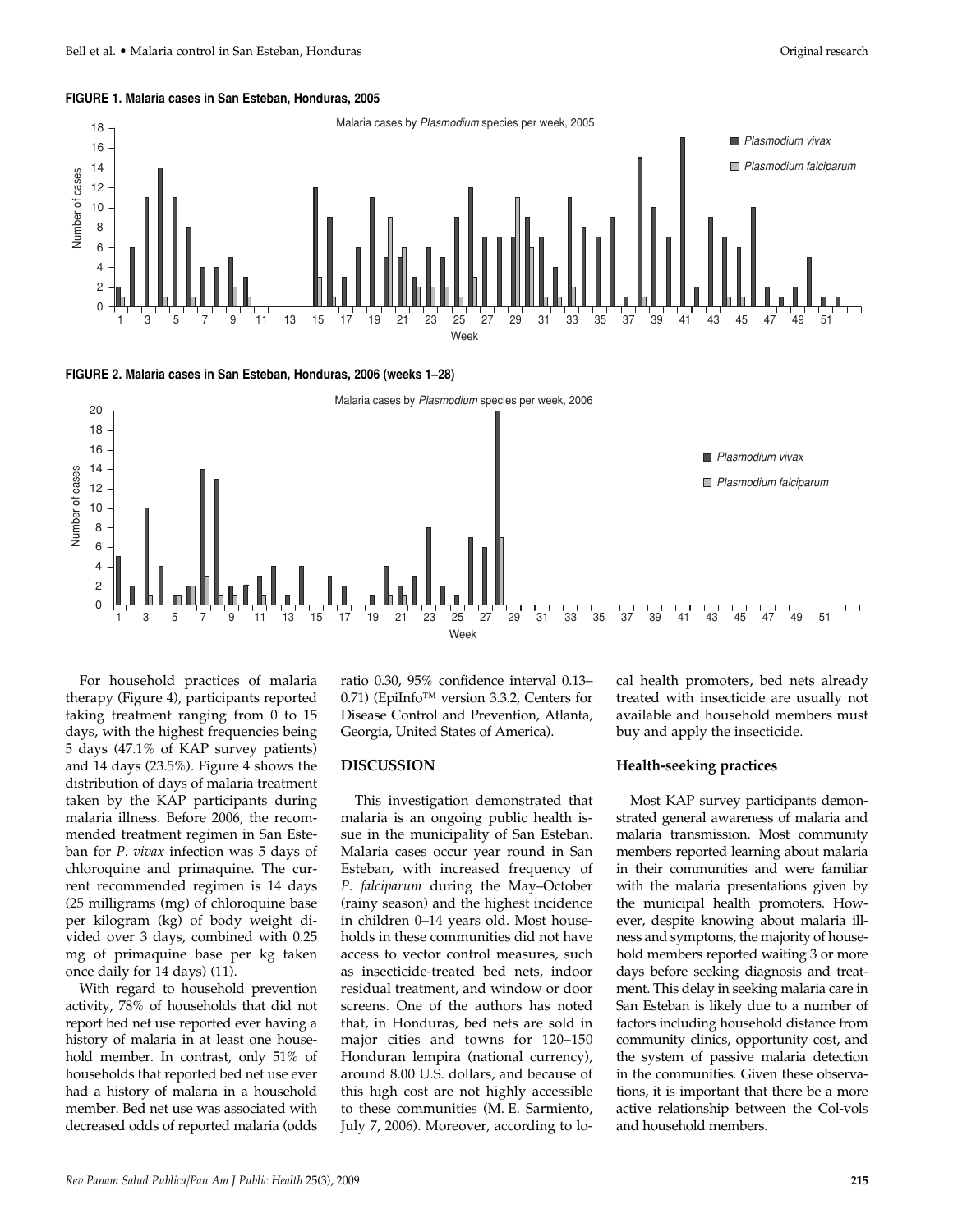#### **FIGURE 3. Health care provider visited for malaria care in San Esteban, Honduras, 2005–2006**



**FIGURE 4. Reported days of malaria therapy in San Esteban, Honduras, 2005–2006**



**Diagnostic and treatment practices**

A major area identified for improvement involved the diagnostic practices of the Col-vols. Frequently, the Col-vols treated symptomatic community members without taking a diagnostic blood smear, which made identification of malaria cases difficult. To gain a better understanding of the true incidence of malaria, it is important that the Col-vols take diagnostic blood smears before distributing treatment. The Col-vols also serve as the primary malaria surveillance source. If they do not take diagnostic smears or report administration of treatment, the municipal health promoters remain unaware of potential malaria cases occurring and of when to investigate a possible outbreak. Col-vols are also responsible for follow-up of confirmed cases and administration of chloroquine and primaquine. The main improvement needed for malaria therapy in San Esteban is to increase treatment completion rates in the community. The Col-vols also need to ensure that community members take their treatment for the recommended number of days.

This study had a few limitations. During the KAP survey interviews, it was assumed that the reported household histories of malaria illness, diagnosis, and treatment were accurate. Although there is no reason to suspect misinformation was provided, it is possible that respondents overreported malaria-related histories in hope of receiving interventions such as insecticide-treated nets. In addition, the investigation was limited because of a lack of transportation, so a larger number of KAP surveys could not be done. Therefore, it was possible to complete only 56% of the (200) planned survey interviews.

## **CONCLUSION AND RECOMMENDATIONS**

Of the San Esteban households interviewed in the study, reported bed net use indicated a protective effect for household history of malaria. Insecticide-treated mosquito nets are associated with decreased severe malaria infection and morbidity in regions with intense and less intense transmission (12). Mosquito nets provide protection against mosquitoes that bite during nighttime hours when people are sleeping,

such as the primary mosquito vector in Honduras, *Anopheles albimanus* (1). Given the low level of individual protection from mosquitoes in San Esteban, increasing ownership and use of bed nets would reduce the public health burden of malaria. Considering the general poverty level in this area of Honduras, providing the insecticide-treated mosquito nets free or at greatly subsidized cost would increase household access. It is also important that health workers train community members in maintaining bed nets and applying insecticide, if pretreated long-lasting nets are not obtained.

Indoor residual spraying is also a major strategy for reducing and interrupting malaria transmission and is one of the main vector-control interventions recommended by the World Health Organization Global Malaria Program (13). Indoor residual spraying is most effective when applied to households before the beginning of seasonal transmission periods, primarily before the start of the rainy season(s) (14). If application of indoor residual spraying can be mobilized, it would be important to base the selection of the insecticide to be used on mosquito susceptibility data in Honduras. Community acceptance of indoor residual spraying treatment and cooperation is also important and requires education and mobilization. Community members should also be engaged in prevention activities such as eliminating standing water and protecting individual households.

In the communities of San Esteban, the Col-vols are responsible for taking diagnostic blood smears, assisting in referrals for care, recording initial patient information, and administering malaria treatment when necessary (15). Given these significant responsibilities, ongoing supervision, support, and evaluation of their activities are important. To ensure quality control among Col-vols in each community, the municipal health promoters could increase supervision and provide feedback for Col-vols on a consistent basis. The Col-vols must also increase their visibility in communities, such as with flags or signs for their houses (16).

In summary, we documented a high rate of laboratory-confirmed infection of malaria in San Esteban. Results from the KAP survey analysis were consistent with a substantial clinical burden, along with opportunities for improvement in prevention, diagnosis, and treatment; community education; and supervision